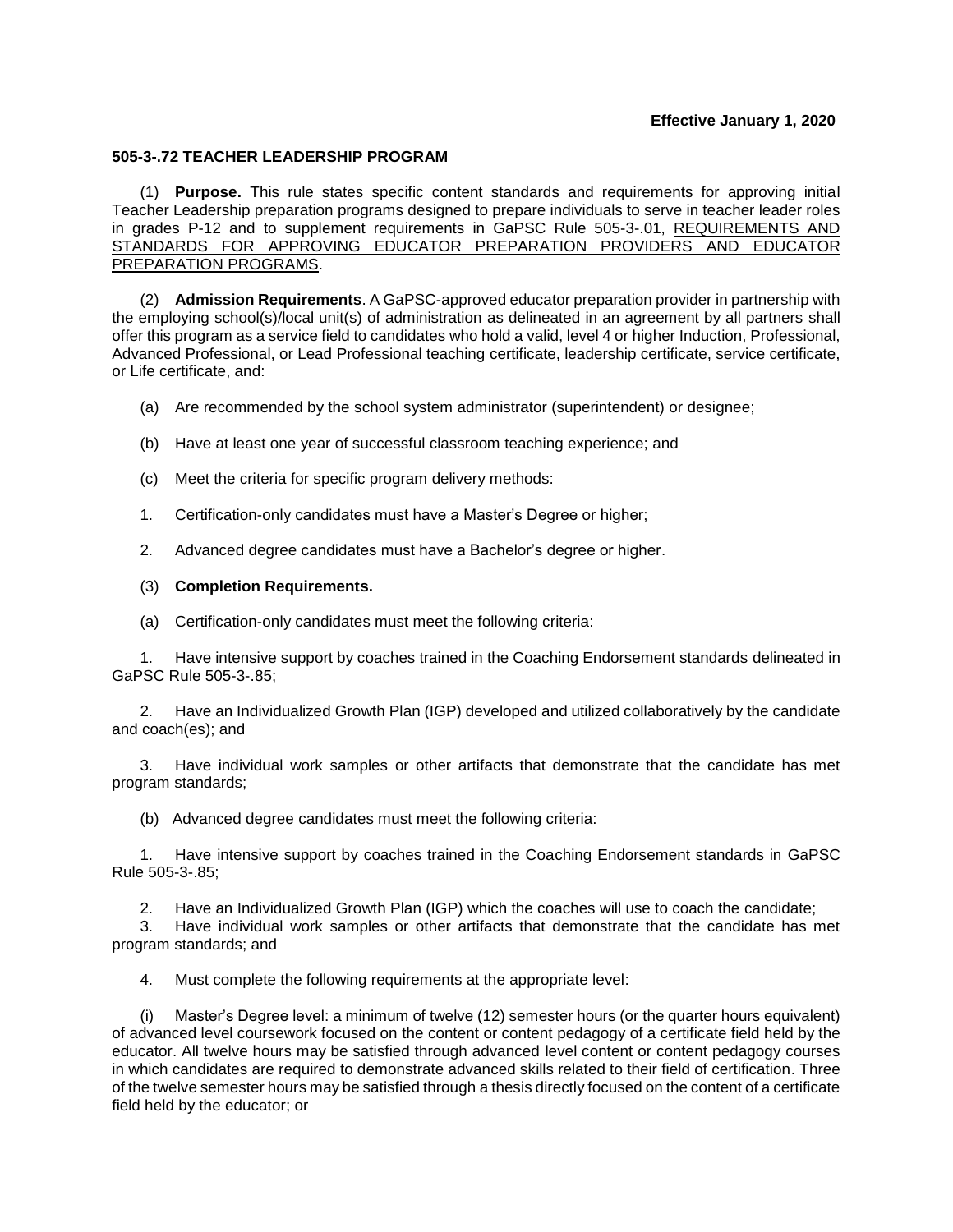(ii) Specialist or Doctoral degree level: a minimum of nine (9) semester hours (or the quarter hours equivalent) of advanced level coursework focused on the content or content pedagogy of a certificate field held by the educator. All nine hours may be satisfied through advanced level content or content pedagogy courses in which candidates are required to demonstrate advanced skills related to their field of certification, or these hours may be satisfied through work on a thesis, research project or dissertation directly focused on a content field held by the educator.

(4) **Program Approval.** To receive approval, a GaPSC-approved educator preparation provider shall offer a preparation program described in program planning forms, catalogs, and syllabi addressing the following standards:

1. Candidates who complete the program are teacher leaders who will facilitate the design and implementation of sustained, intensive, and job-embedded professional learning based on identified student and teacher needs. The teacher leader:

(i) Applies knowledge and strategies of adult learning theories across teacher leadership practices;

(ii) Models lifelong learning for students, colleagues, and community stakeholders by being reflective, by engaging in professional development, advocating for the profession, and staying current and knowledgeable of policy, trends, and practices in education;

(iii) Works with others to build viable professional learning communities designed to support the collaborative work of schools;

(iv) Identifies staff needs, works with administrators to implement strategies to address needs, and provides ongoing support;

(v) Advances the professional skills of colleagues by demonstrating and applying expertise in observational skills utilizing predetermined clear criteria and providing effective, descriptive feedback;

(vi) Stays current with research regarding best practices and features of effective professional learning based on identified teacher and student needs;

(vii) Involves colleagues in development, implementation, and evaluation of a coherent professional learning plan based on school goals;

(viii) Teaches and models changes in teacher practices that are necessary for improvement in student learning;

(ix) Applies the knowledge and skills of effective mentoring and coaching to provide support for teacher learning and practice;

(x) Utilizes multiple methods to assess the effectiveness of professional learning activities and uses evidence of student leaning to make adjustments; and

(xi) Designs, facilitates, and implements professional development aligned to state and national professional learning standards.

2. Candidates who complete the program are teacher leaders who work with stakeholders to promote the development of a school culture that fosters excellence and equity in teaching and learning and focuses on continuous improvement creating a sense of belonging and building a collaborative work environment. The teacher leader: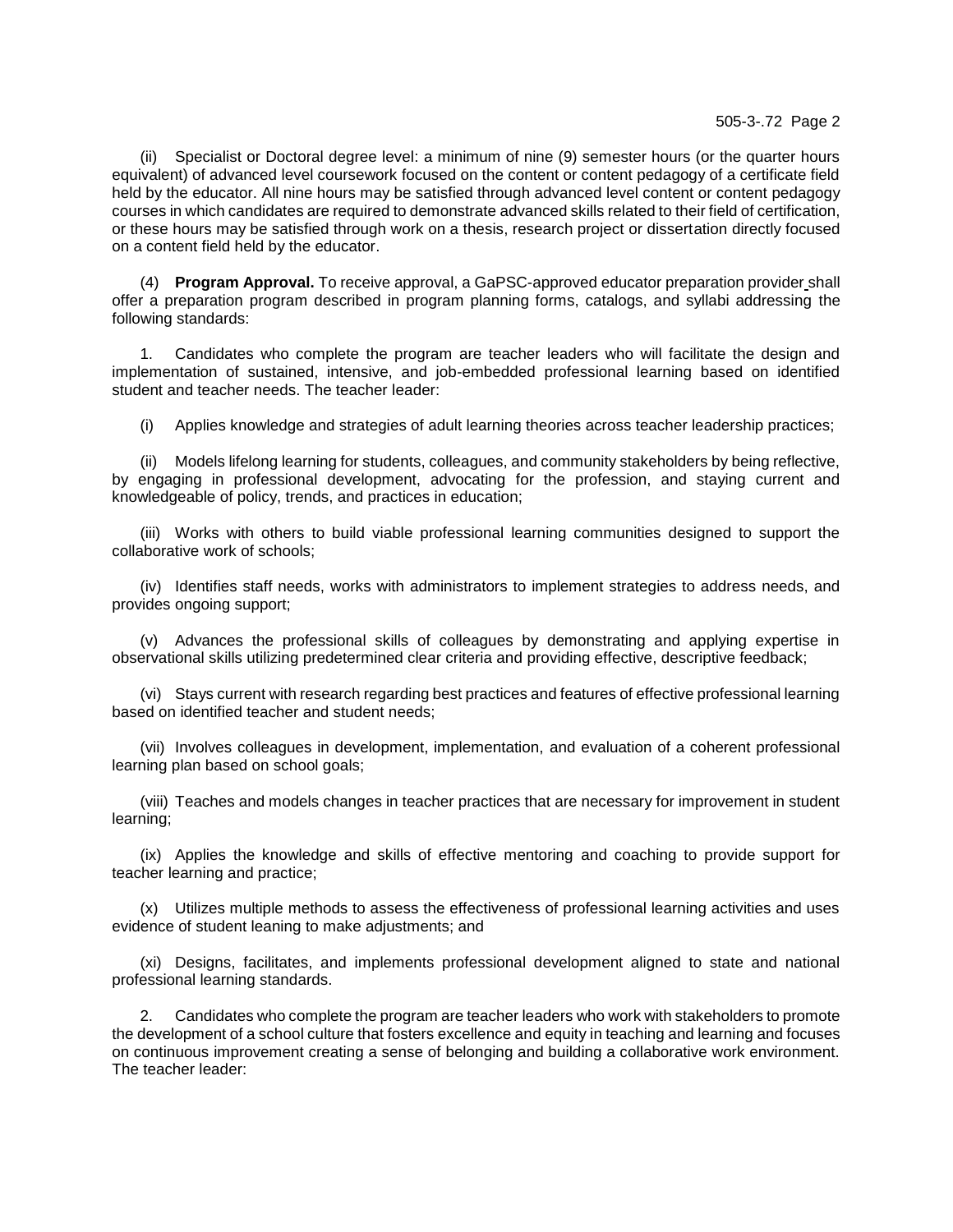(i) Works with others to create an environment where colleagues and students take learning risks, fear of initial failure is minimized, and mistakes are openly discussed;

(ii) Uses team building and effective conflict management, including consensus-building skills, in a variety of contexts to build a culture of collaboration, equity, trust and high expectations;

(iii) Works with others to create an environment that encourages needed change using a researchinformed change model;

(iv) Supports analysis of the school's culture and builds understanding of the impact of organizational culture in teaching and learning;

(v) Engages colleagues in creating a culture supportive of a collaborative learning community that embraces a shared vision of mission and desired results;

(vi) Considers the ethical and legal implications of decisions made and actions executed individually and collectively;

(vii) Remains current on emerging trends and initiatives, and as a result helps the school or school district refine, redefine, or sharpen its vision;

(viii) Facilitates the development of an interdependent culture of improvement and accountability grounded in the belief that collective responsibility and commitment to the team are fundamental to the school's success;

(ix) Clarifies issues to sharpen the focus on the elements of student and adult learning and school culture that are most important to the school's success; and

(x) Works with others to build a culture that personalizes the work and learning of colleagues and students.

3. Candidates who complete the program are teacher leaders who demonstrate a comprehensive understanding of curriculum and apply this knowledge to the alignment of curriculum, instruction, and assessment to standards. The teacher leader:

Possesses an in-depth knowledge of his/her discipline, and is knowledgeable about the structure of the curriculum;

(ii) Understands how the program of studies from various disciplines and grade levels are related and sequenced in order to design and deliver meaningful and relevant professional learning and instructional strategies;

(iii) Uses a variety of processes to engage and focus teachers in collaborative planning to improve teaching and learning;

(iv) Uses appropriate, research-informed protocols to audit curriculum and analyze student work to assure high expectations for all students;

(v) Demonstrates deep understanding of the curriculum and is able to use a variety of appropriate protocols and organizing frameworks to engage in discussions about what students should know, understand, and do in each instructional unit based on those standards;

(vi) Identifies and recommends content specific resources that are important in the curriculum implementation process; and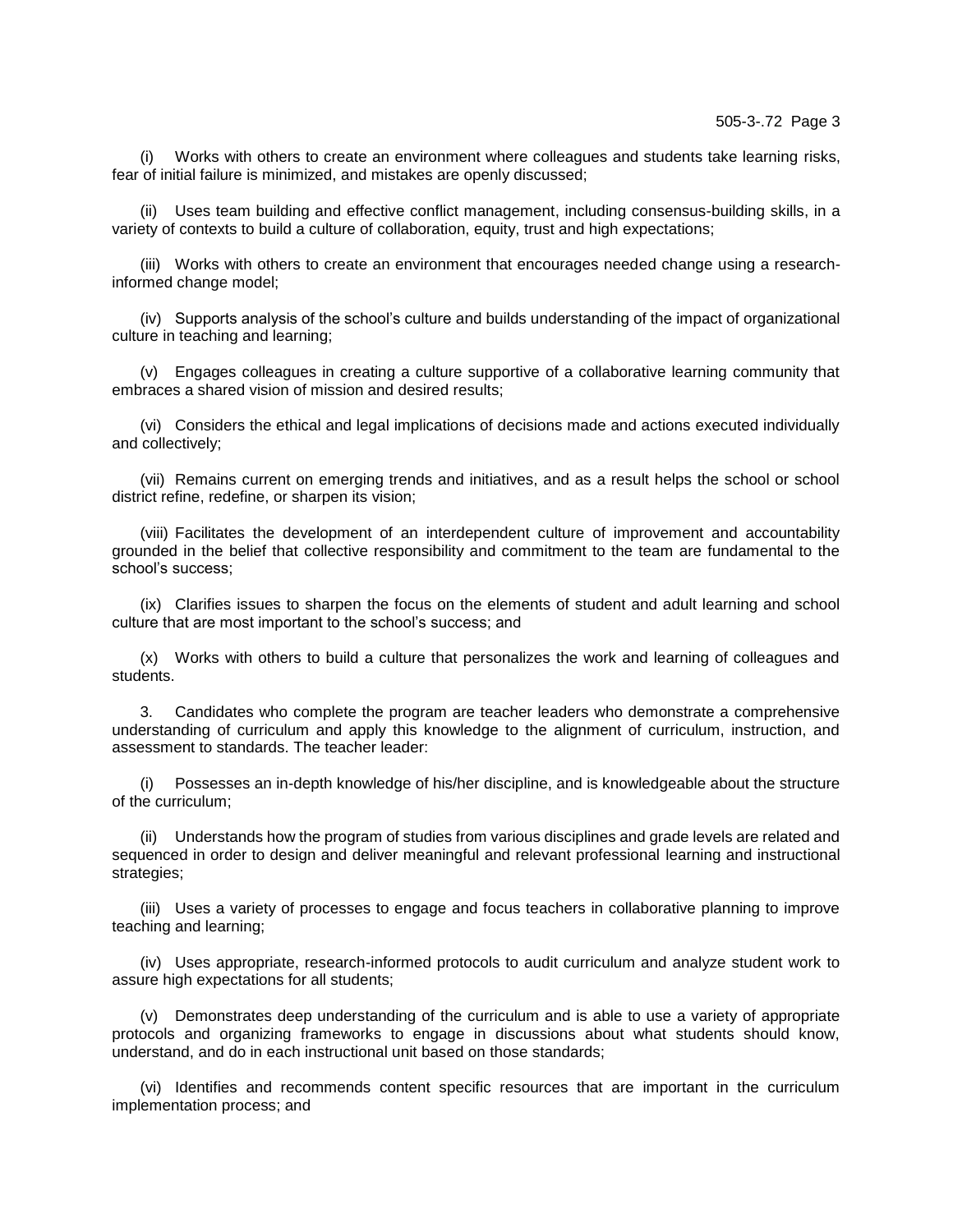(vii) Leads others in prioritizing, mapping, and monitoring the implementation of the curriculum.

4. Candidates who complete the program are teacher leaders who model best practices in pedagogy and serve as a mentor and coach for other educators. The teacher leader:

(i) Models and articulates exemplary instructional practices and strategies based on current research;

(ii) Models the effective application of curriculum standards, instructional choices, student engagement, and monitoring of student learning;

(iii) Guides and assists teachers in designing and planning quality and meaningful student work and learning experiences;

(iv) Promotes and encourages teachers in developing higher order questions, thoughtful discourse, and critical thinking in the classroom;

(v) Guides teachers in the in-depth understanding of lesson planning and delivery of content in clear and meaningful ways; and

(vi) Models and assists teachers in the integration of technology to support classroom instruction and student learning.

5. Candidates who complete the program are teacher leaders who work with others to design and implement assessment practices and analyze data for monitoring and improving teaching and learning through data-informed decision making. The teacher leader:

(i) Guides teachers in the selection of appropriate assessment instruments and practical assessment strategies to improve instruction and monitor student learning;

(ii) Assists teachers in identifying resources and providing appropriate support services for specific student needs;

(iii) Assists teachers in using formative and summative data to assess student progress toward and attainment of expected outcomes;

(iv) Facilitates teachers in the collection, analysis, use, and interpretation of varied assessment data for instructional decisions and changes;

(v) Facilitates the use of multiple sources of evidence to monitor and evaluate teaching and learning; and

(vi) Facilitates the use of technology and research to demonstrate valid and reliable use of assessment instruments and appropriate tools and techniques of data analysis.

6. Candidates who complete the program are teacher leaders who access and conduct research, and apply research findings to improve teaching and learning. The teacher leader:

Guides colleagues to relevant research to find the appropriate method and solutions to instructional problems and challenges;

(ii) Conducts and engages others in appropriate research to improve educational outcomes and to help address critical educational issues;